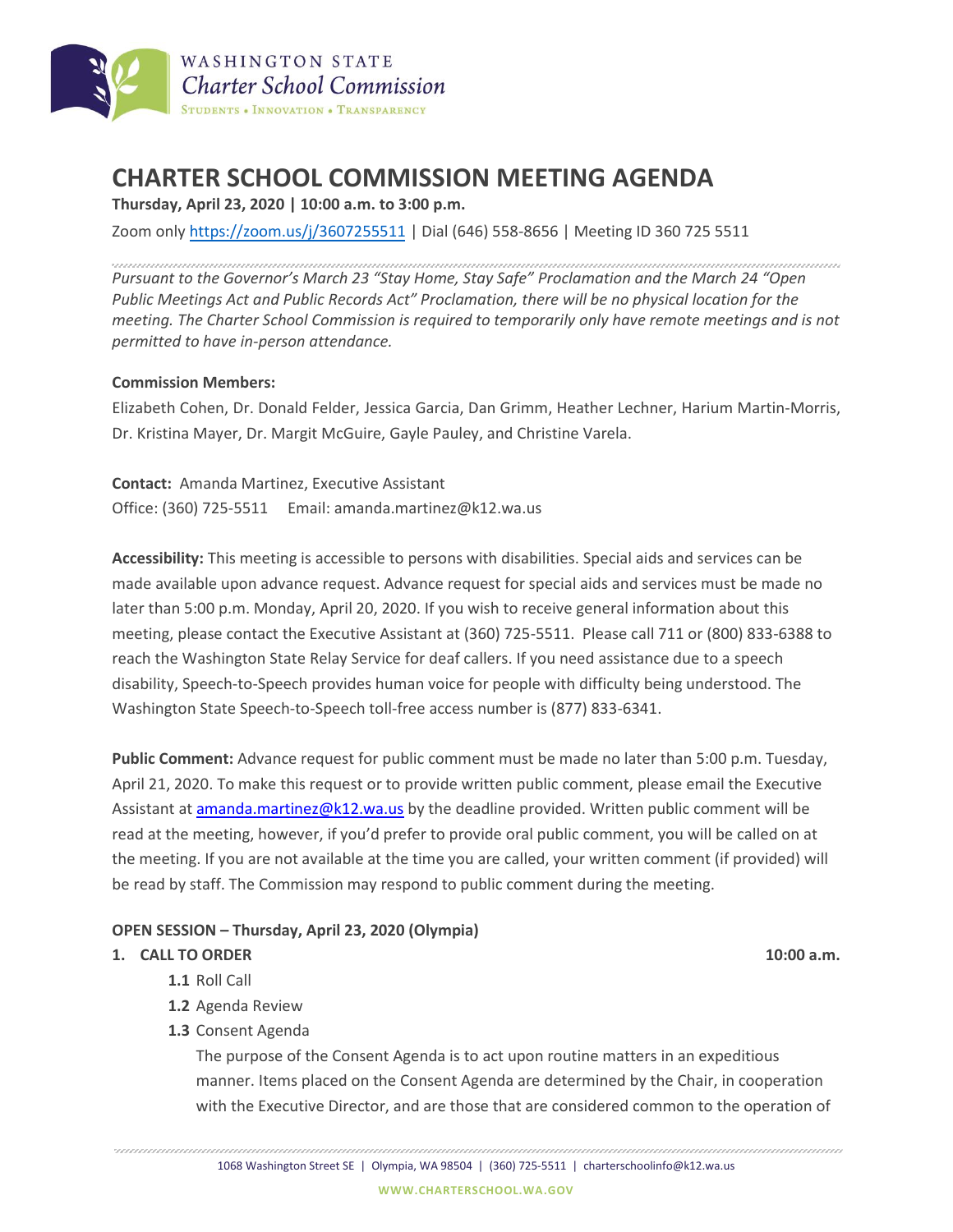the Board and normally require no special board discussion or debate. A board member may request that any item on the Consent Agenda be removed and inserted at an appropriate place on the regular agenda. Items on the Consent Agenda for this meeting include:

- Approval of Minutes from the March 23, 2020 Meeting
- Standing and Ad-hoc Committee Minutes

|                  | 2. PUBLIC COMMENT                                                 |                                                            | $10:10$ a.m. |
|------------------|-------------------------------------------------------------------|------------------------------------------------------------|--------------|
| 3.               | <b>CHAIR REPORT</b>                                               |                                                            | 10:40 a.m.   |
|                  | 3.1 Commissioner Appointment Updates                              |                                                            |              |
|                  |                                                                   | <b>3.1.1</b> Welcome Christine Varela                      |              |
|                  | <b>3.2</b> Standing Committee Assignment Consideration            |                                                            |              |
| 4.               | <b>EXECUTIVE DIRECTOR REPORT</b>                                  |                                                            | 10:50 a.m.   |
|                  | 4.1 General Updates                                               |                                                            |              |
|                  |                                                                   | 4.1.1 COVID-19                                             |              |
|                  | 4.1.2                                                             | <b>Planning Year Schools</b>                               |              |
|                  |                                                                   | 4.1.3 New School Application                               |              |
|                  |                                                                   | 4.1.4 Transitional Kindergarten and Charter Schools        |              |
|                  | 4.1.5                                                             | Summit Public Schools Special Education Enforcement Action |              |
|                  | 5. CHARTER SCHOOL PERFORMANCE UPDATE                              |                                                            | 11:30 a.m.   |
|                  | 5.1 2018-19 Academic Performance Framework Reports Overview       |                                                            |              |
|                  | 5.2 2017-18 Organizational Performance Framework Reports Overview |                                                            |              |
| 6.               | <b>BREAK</b>                                                      |                                                            | 12:30 p.m.   |
|                  | 7. CHARTER CONTRACT RENEWAL UPDATES AND DISCUSSION                |                                                            | 12:40 p.m.   |
| 8.               | <b>NEW SCHOOL APPLICATION UPDATES</b>                             |                                                            | 1:10 p.m.    |
|                  | 8.1 Public Forum Prep                                             |                                                            |              |
|                  | 9. 2020 LEGISLATIVE SESSION OUTCOMES, LEARNINGS AND 2021 PLANNING |                                                            | 1:30 p.m.    |
| <b>10. BREAK</b> |                                                                   |                                                            | 2:00 p.m.    |
|                  | 11. COMMISSION COMMUNICATIONS FRAMEWORK OVERVIEW                  |                                                            | 2:10 p.m.    |
|                  | <b>12. EXECUTIVE SESSION</b>                                      |                                                            | 2:40 p.m.    |
|                  | 12.1 Executive Director Evaluation                                |                                                            |              |